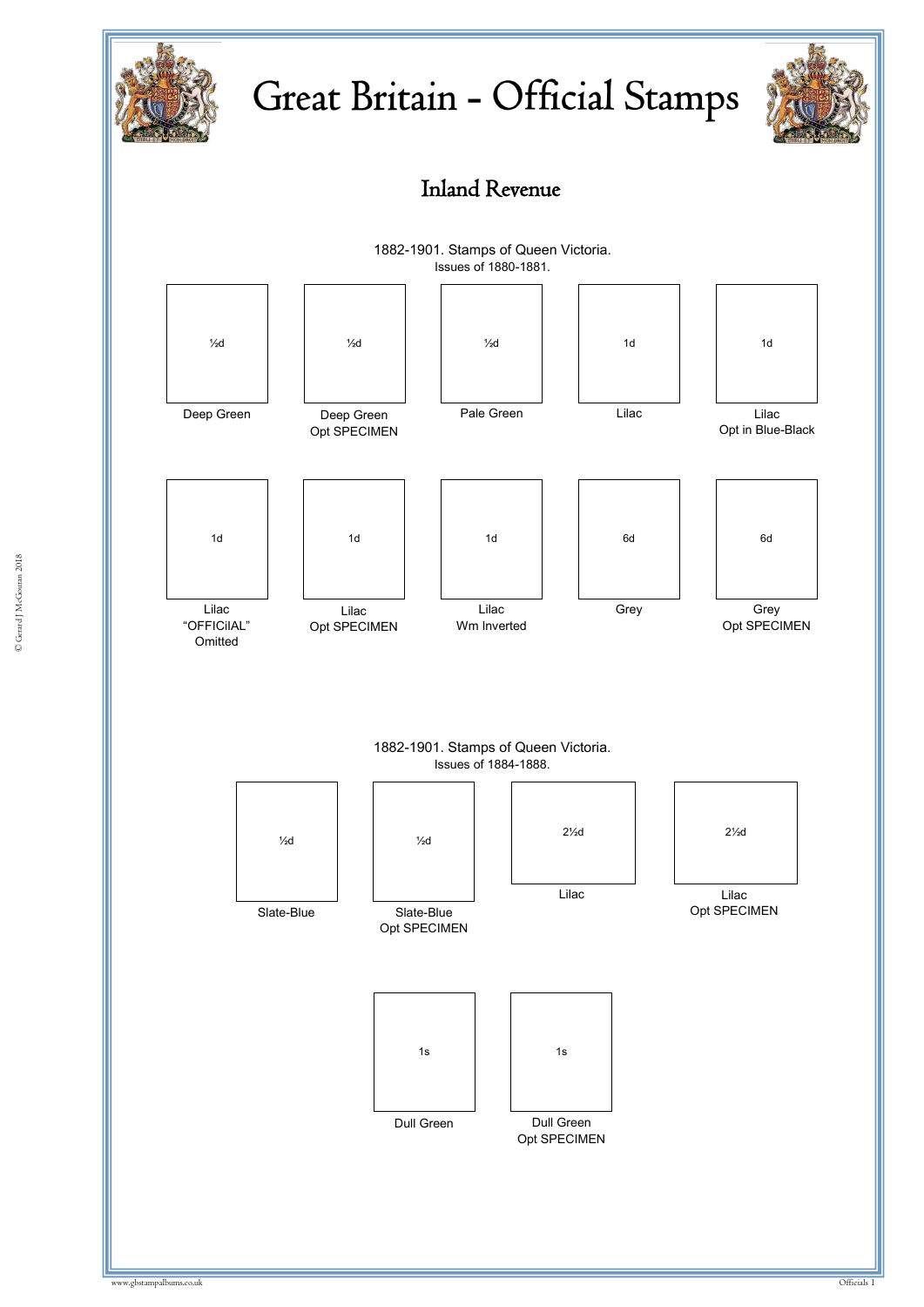

© Gerard J McGouran 2018 © Gerard J McGouran 2018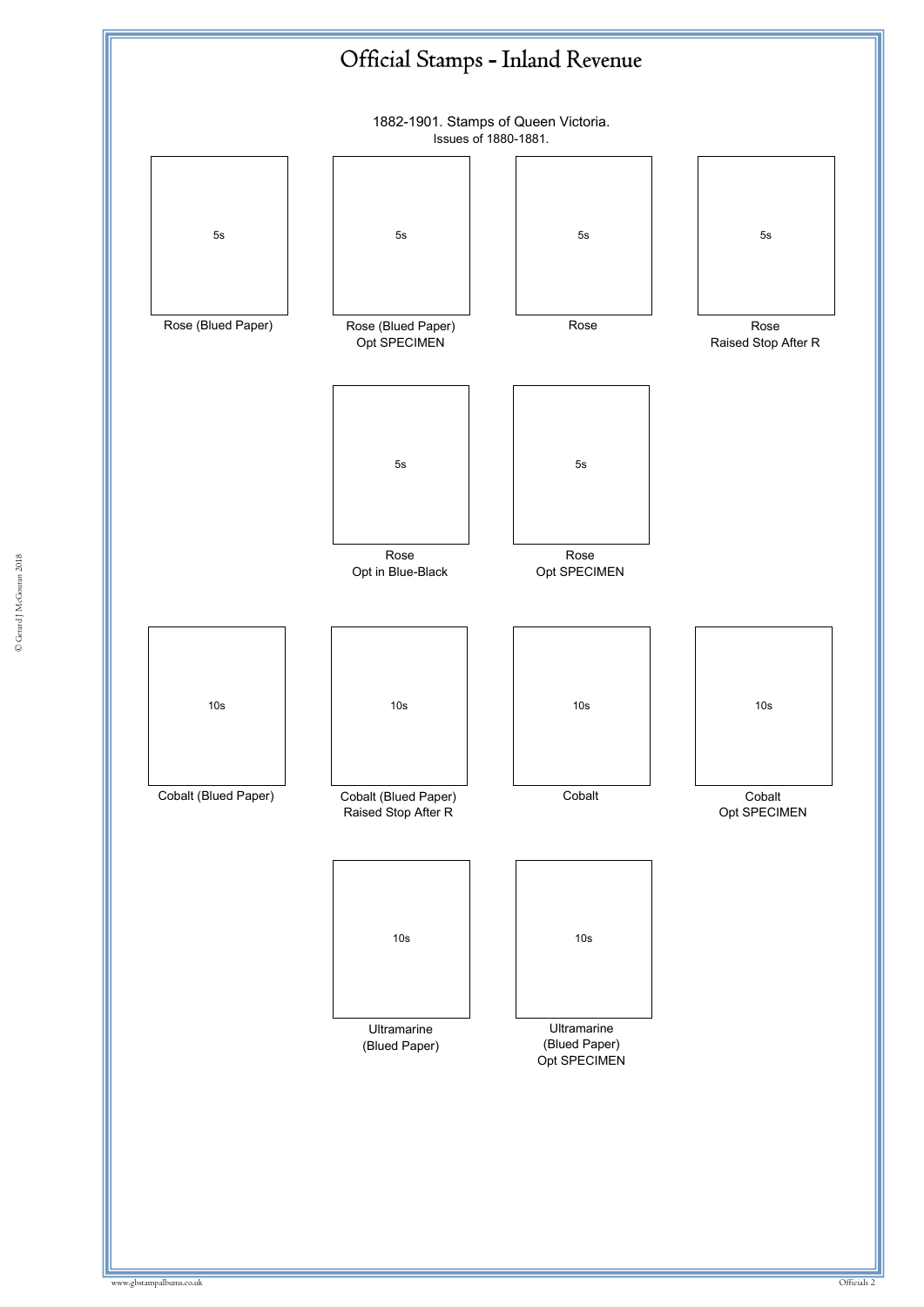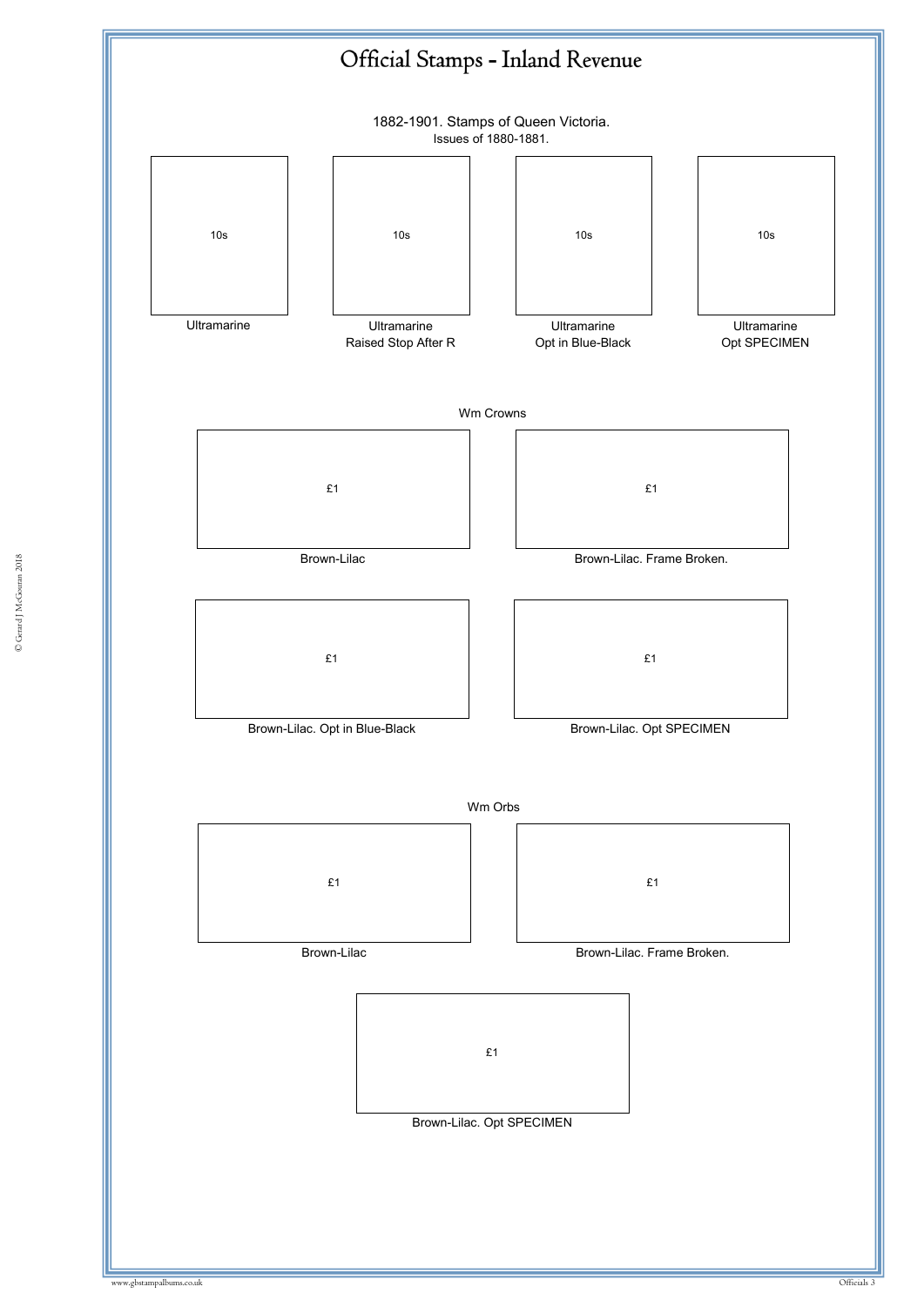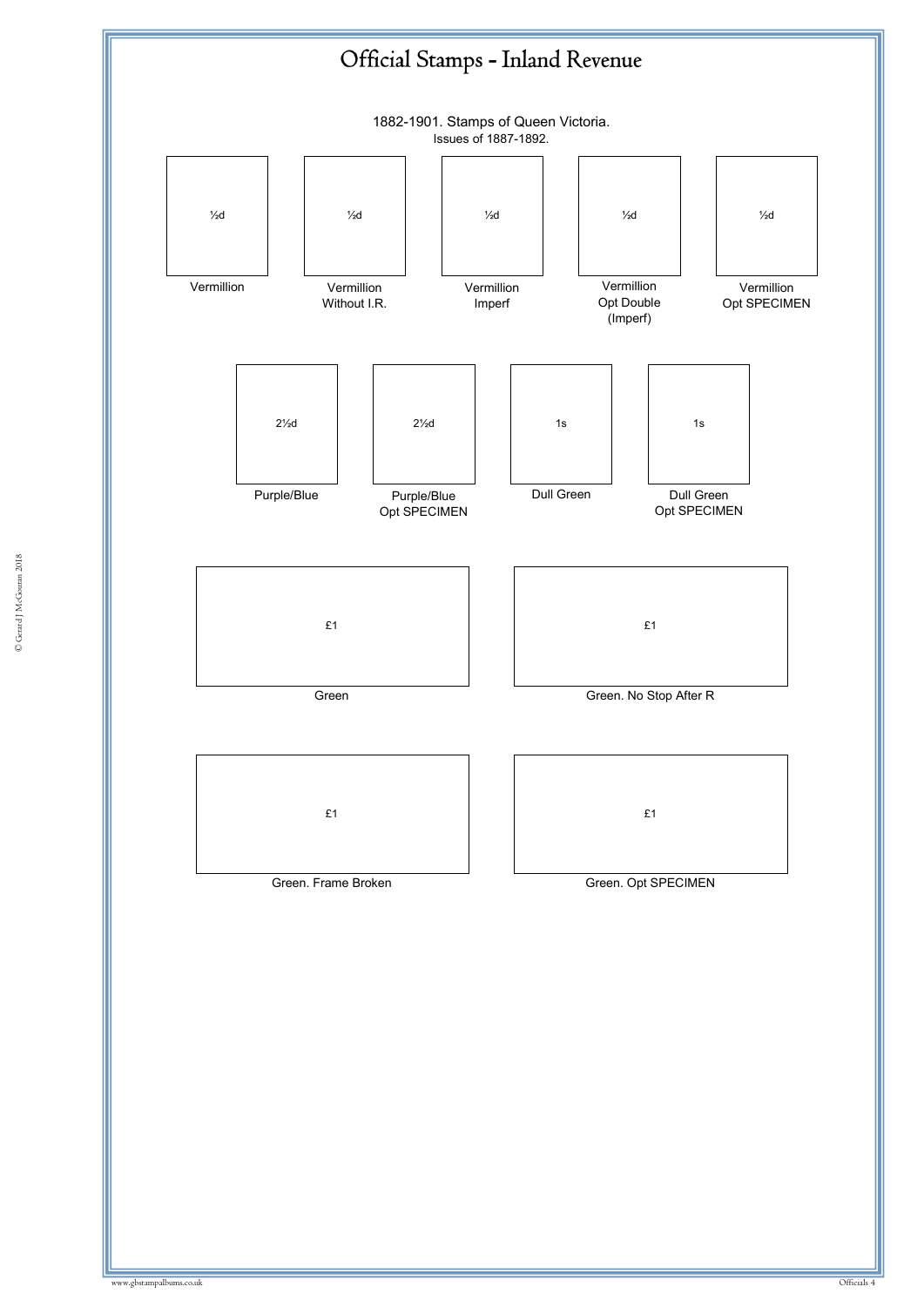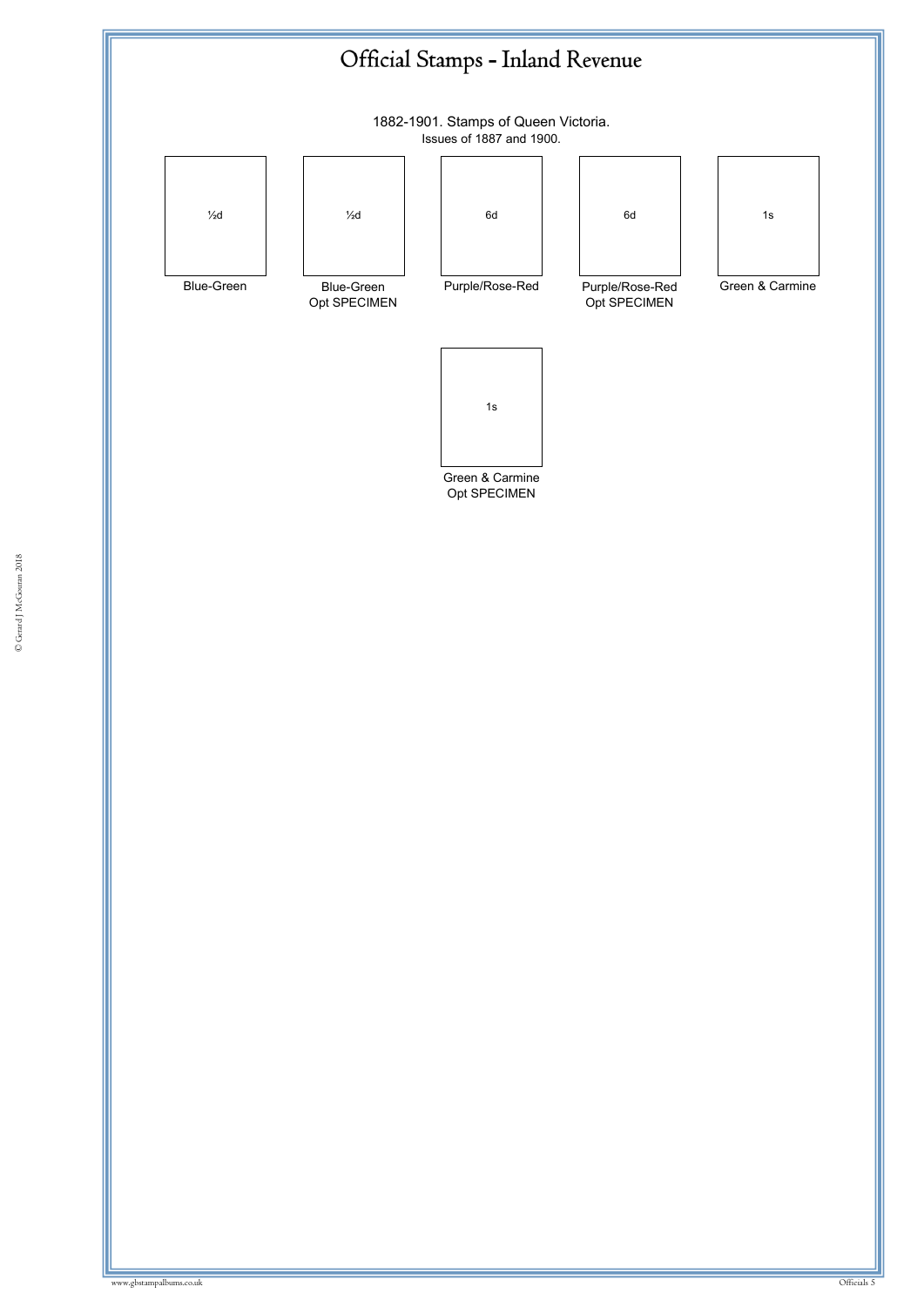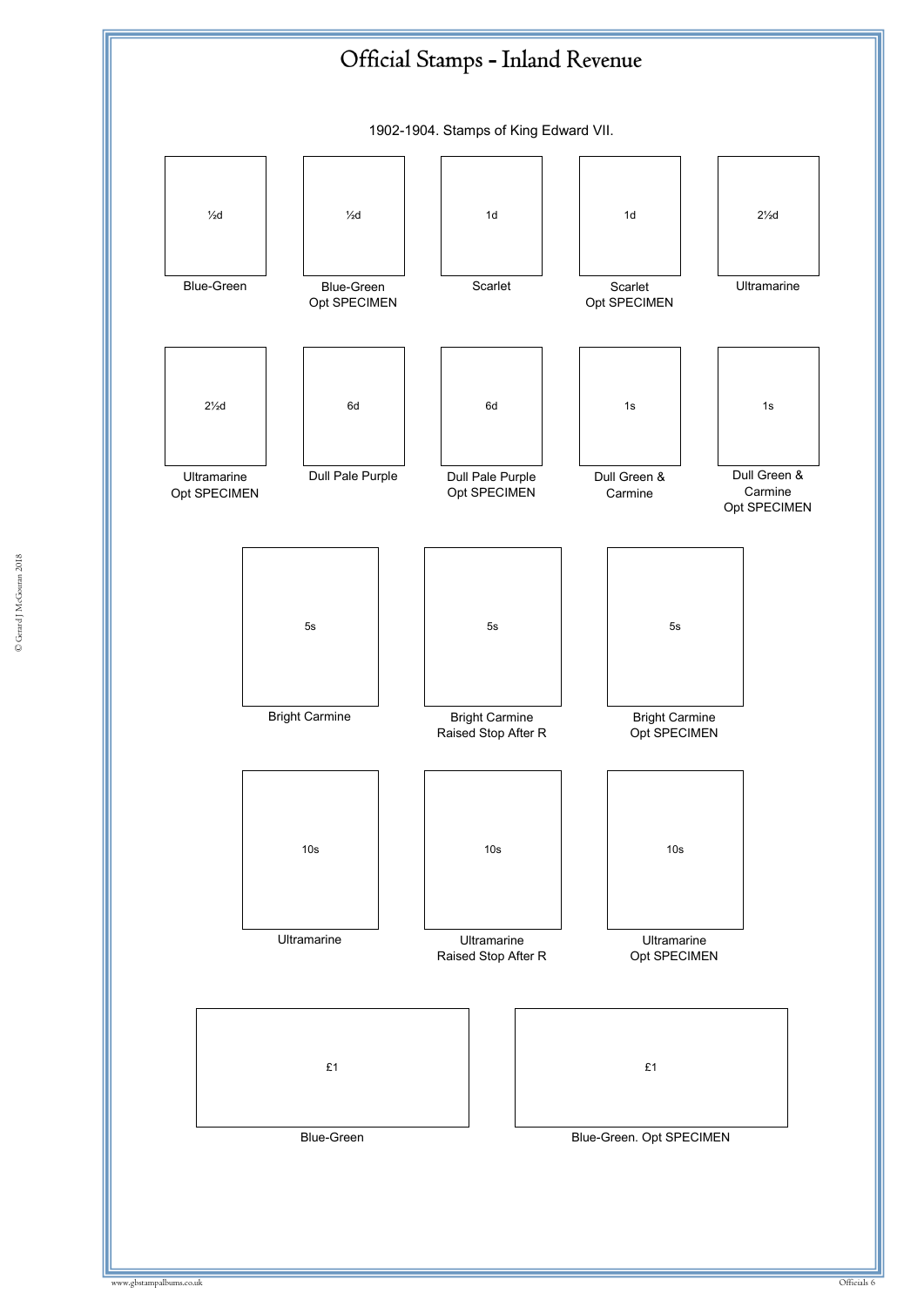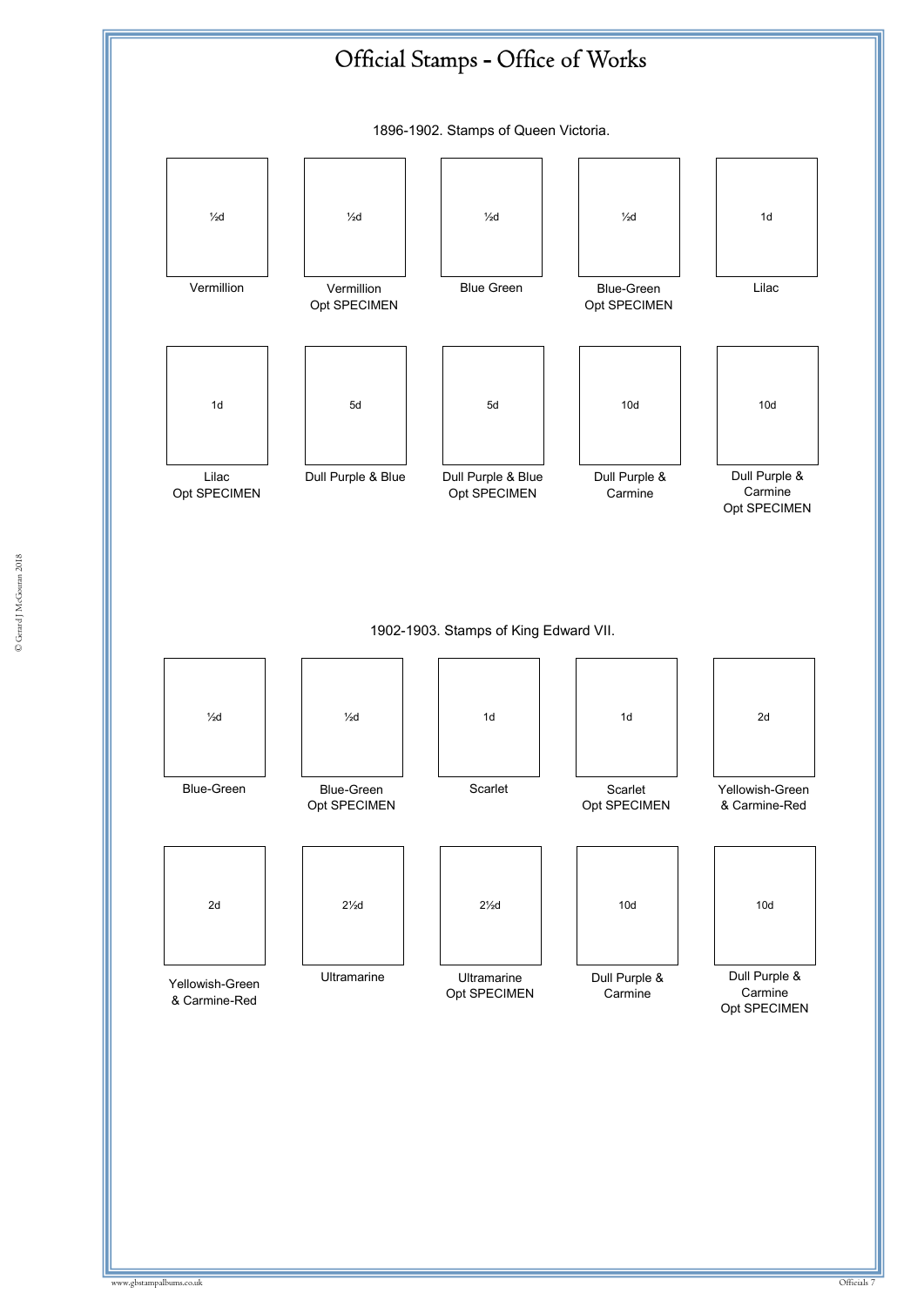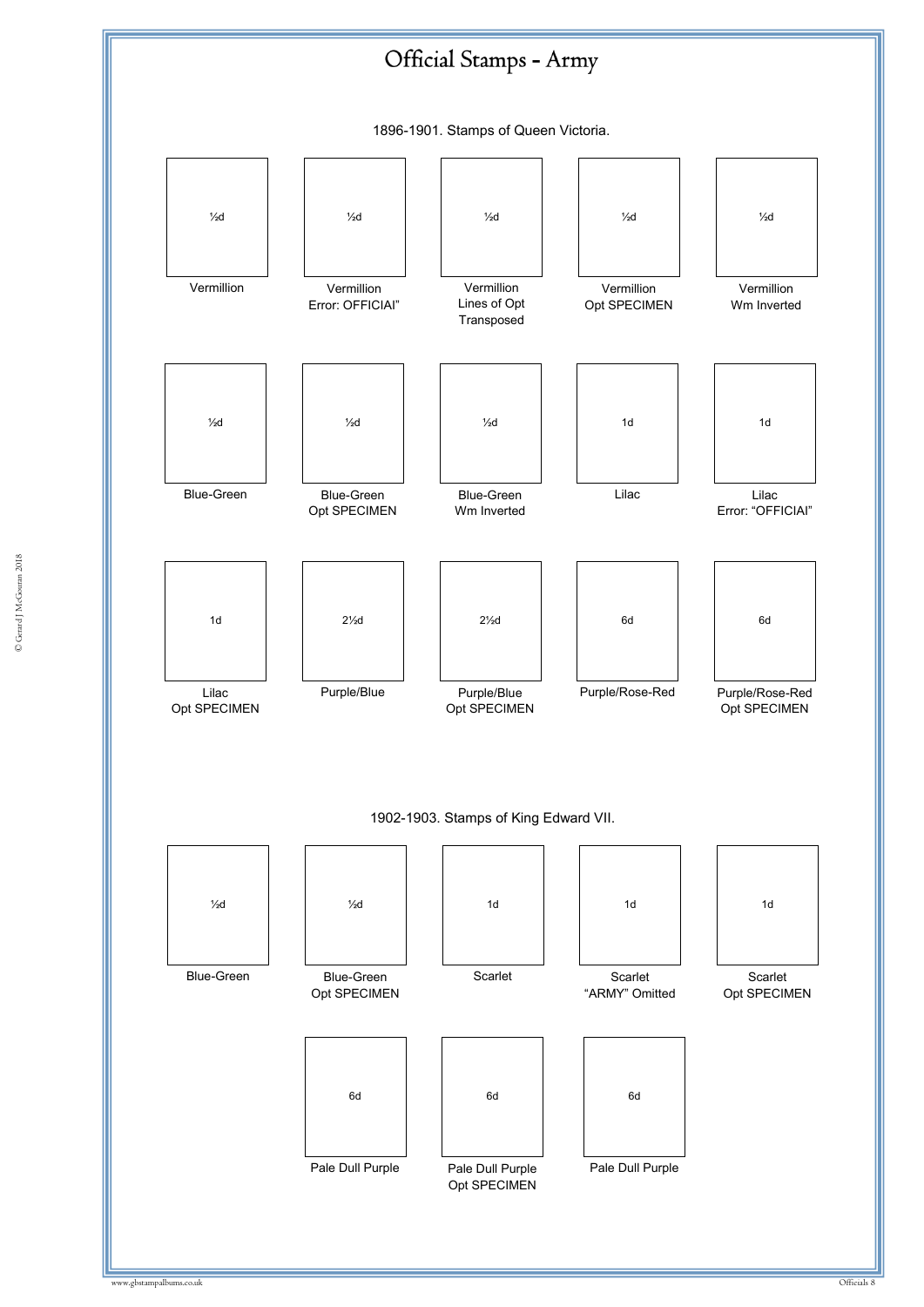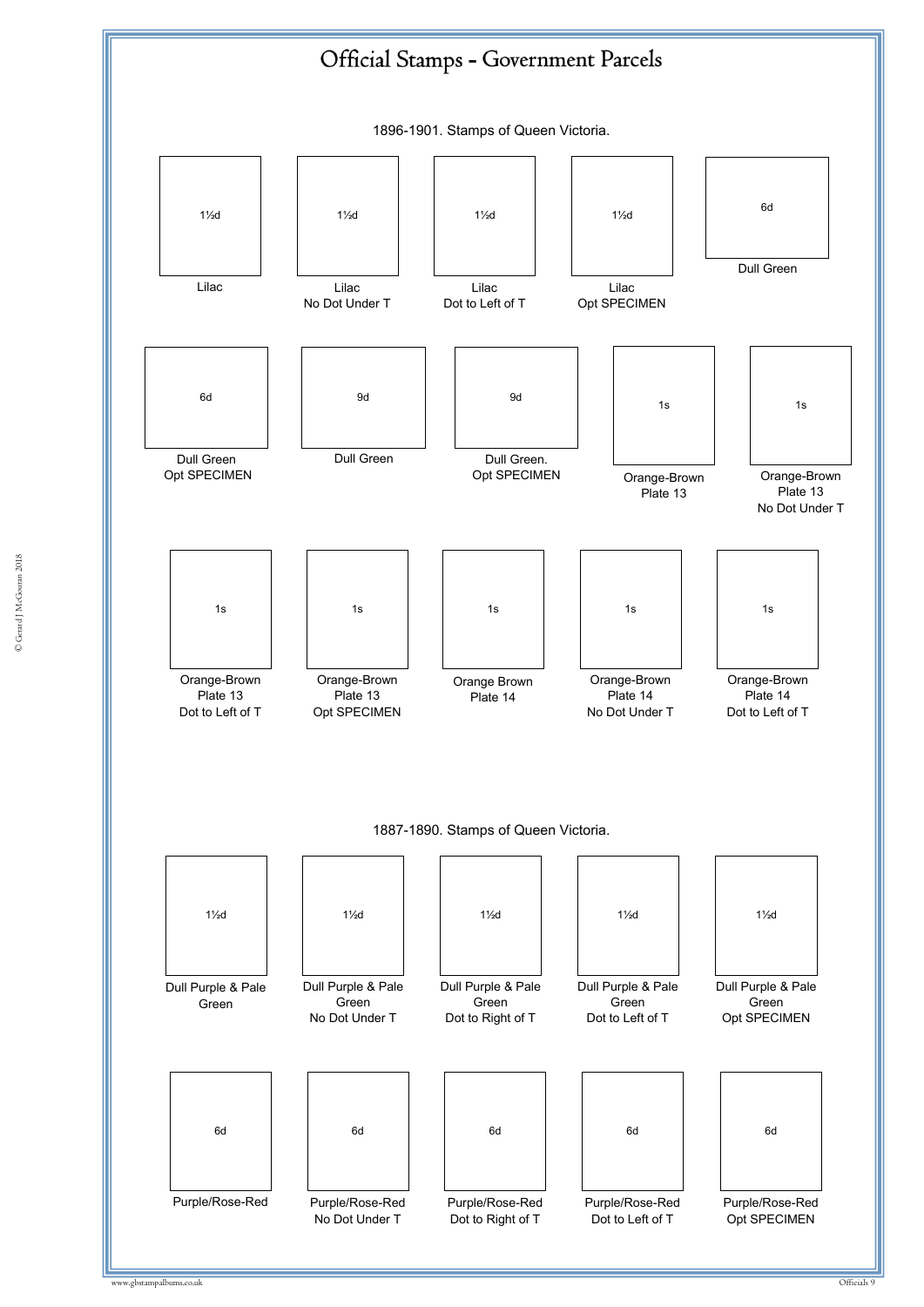

© Gerard J McGouran 2018 © Gerard J McGouran 2018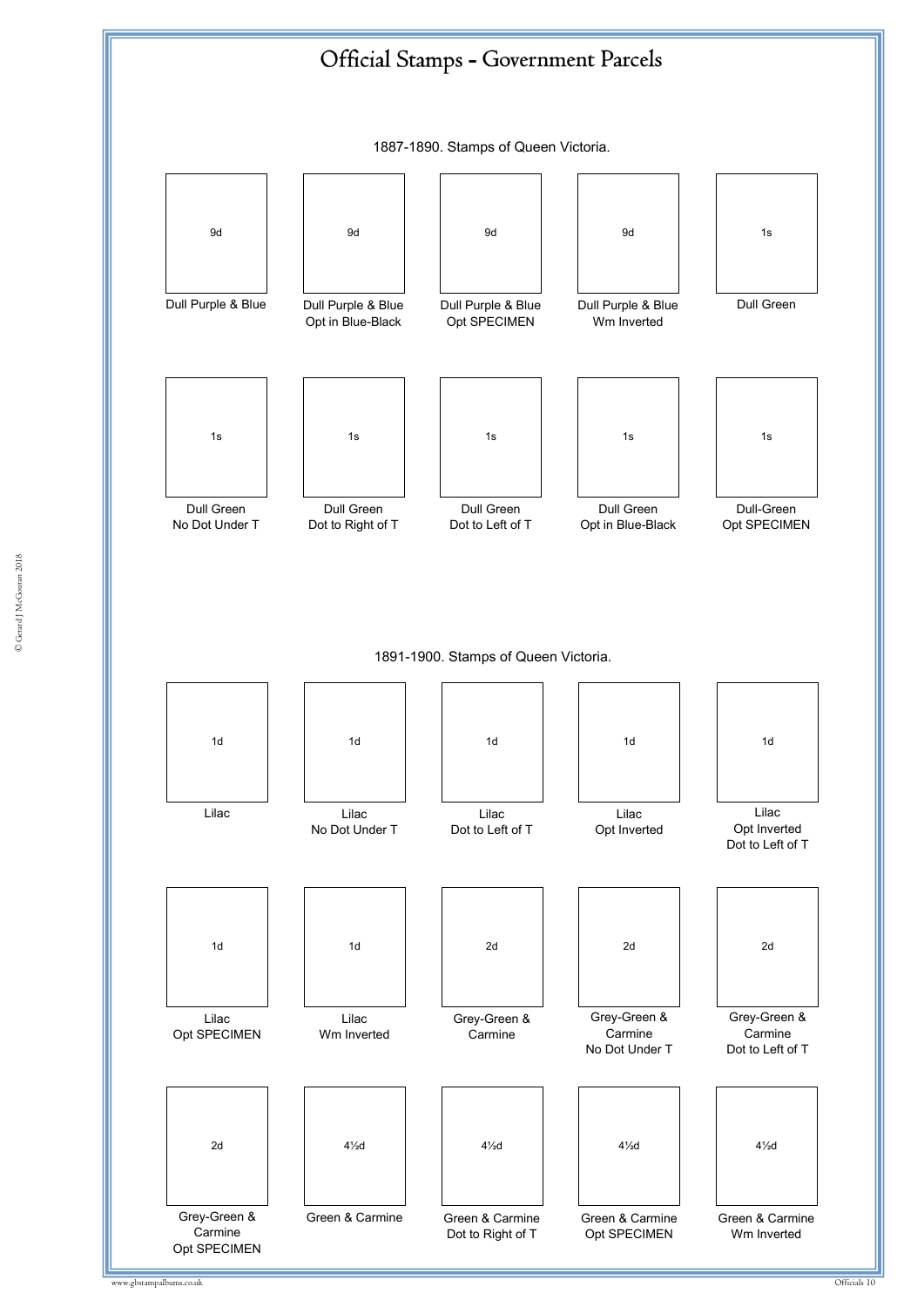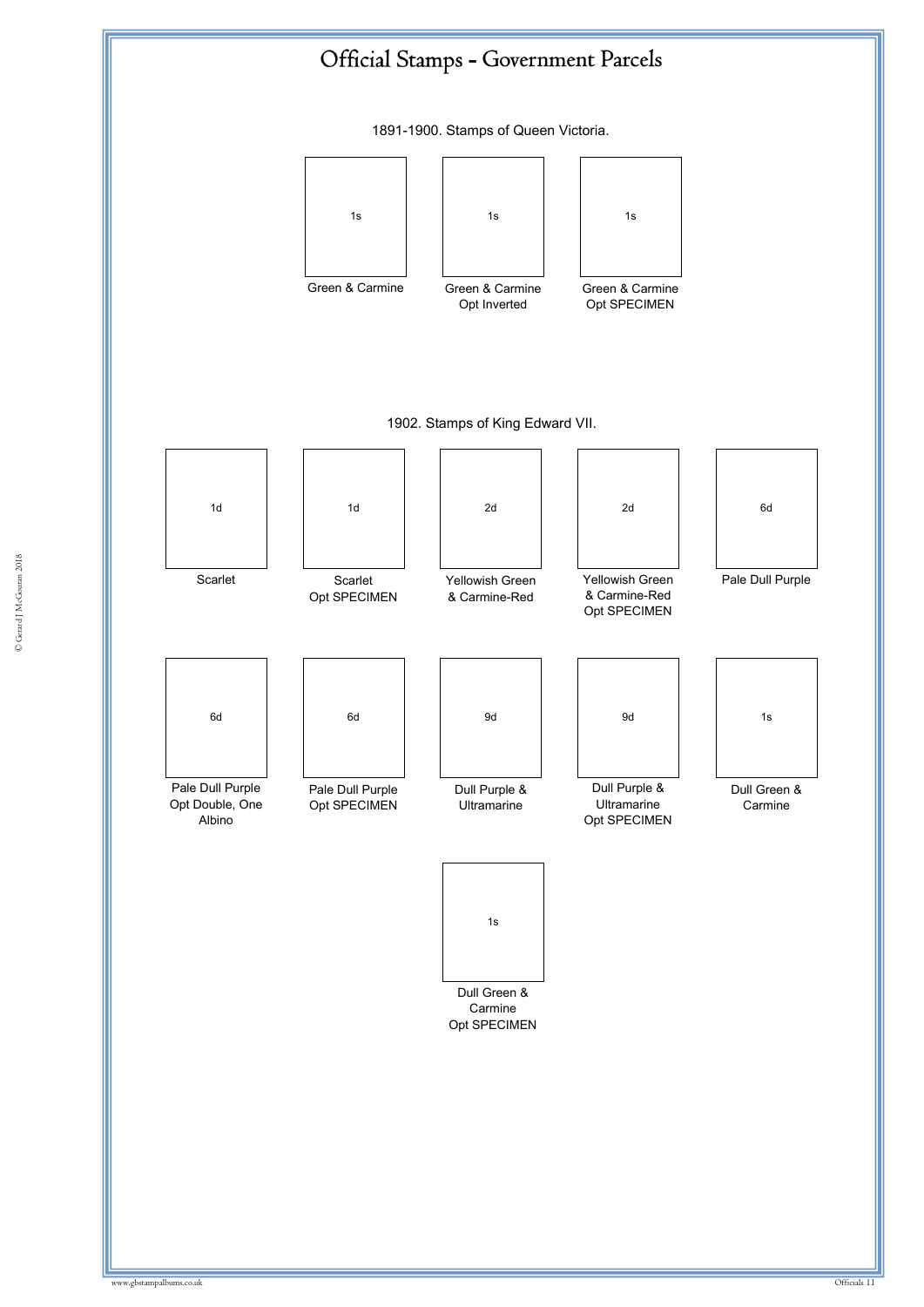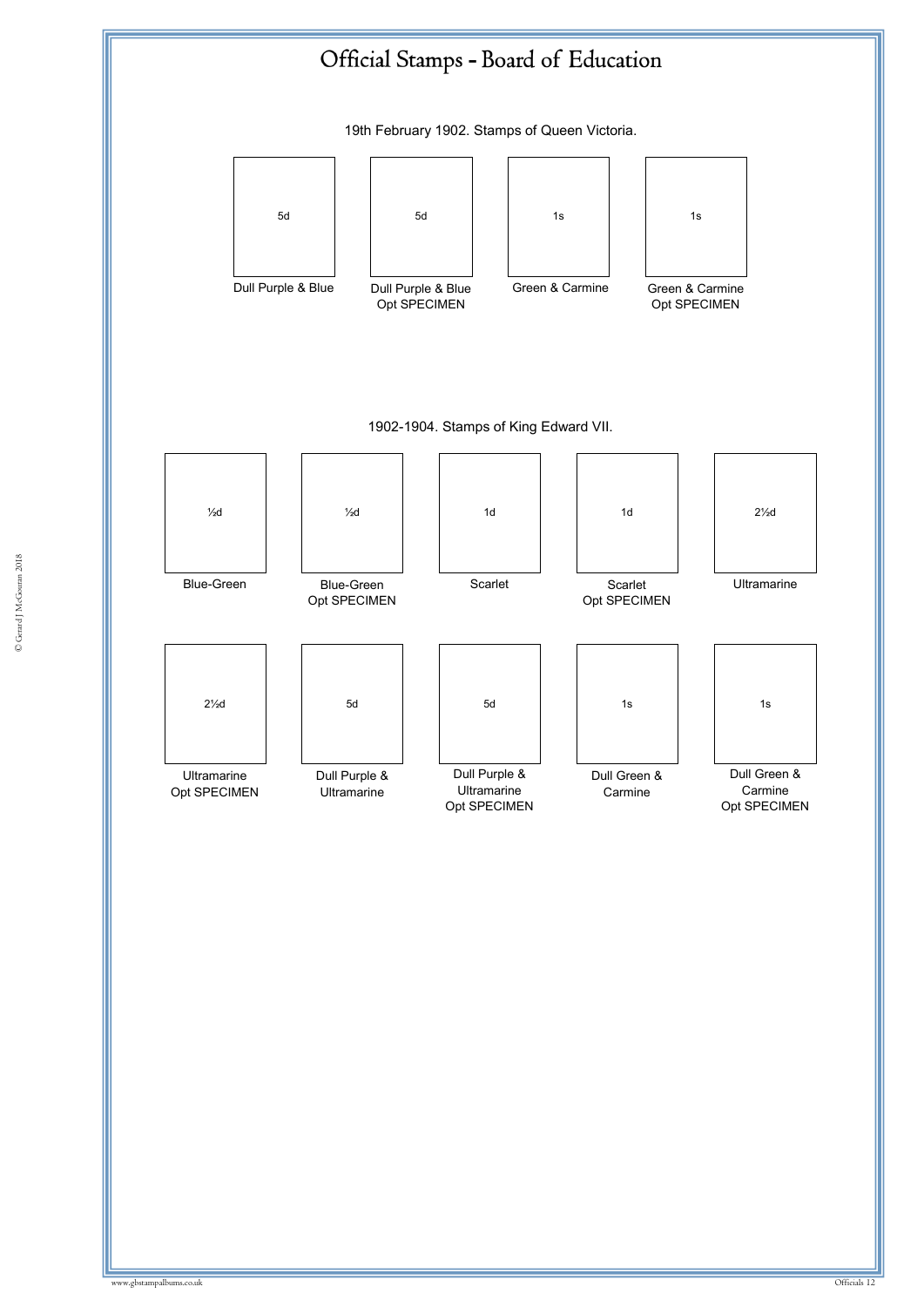

1902. Stamps of King Edward VII.

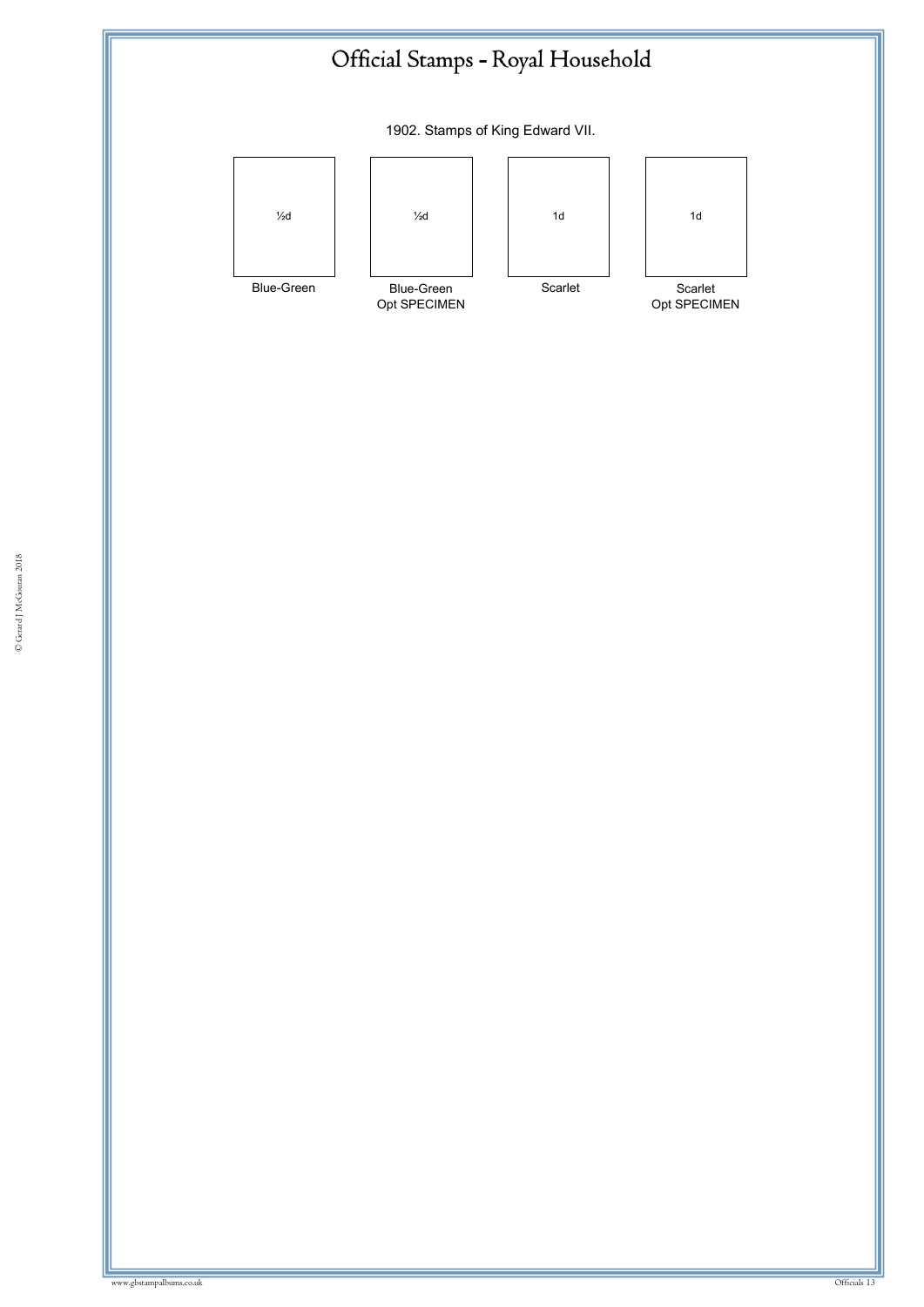